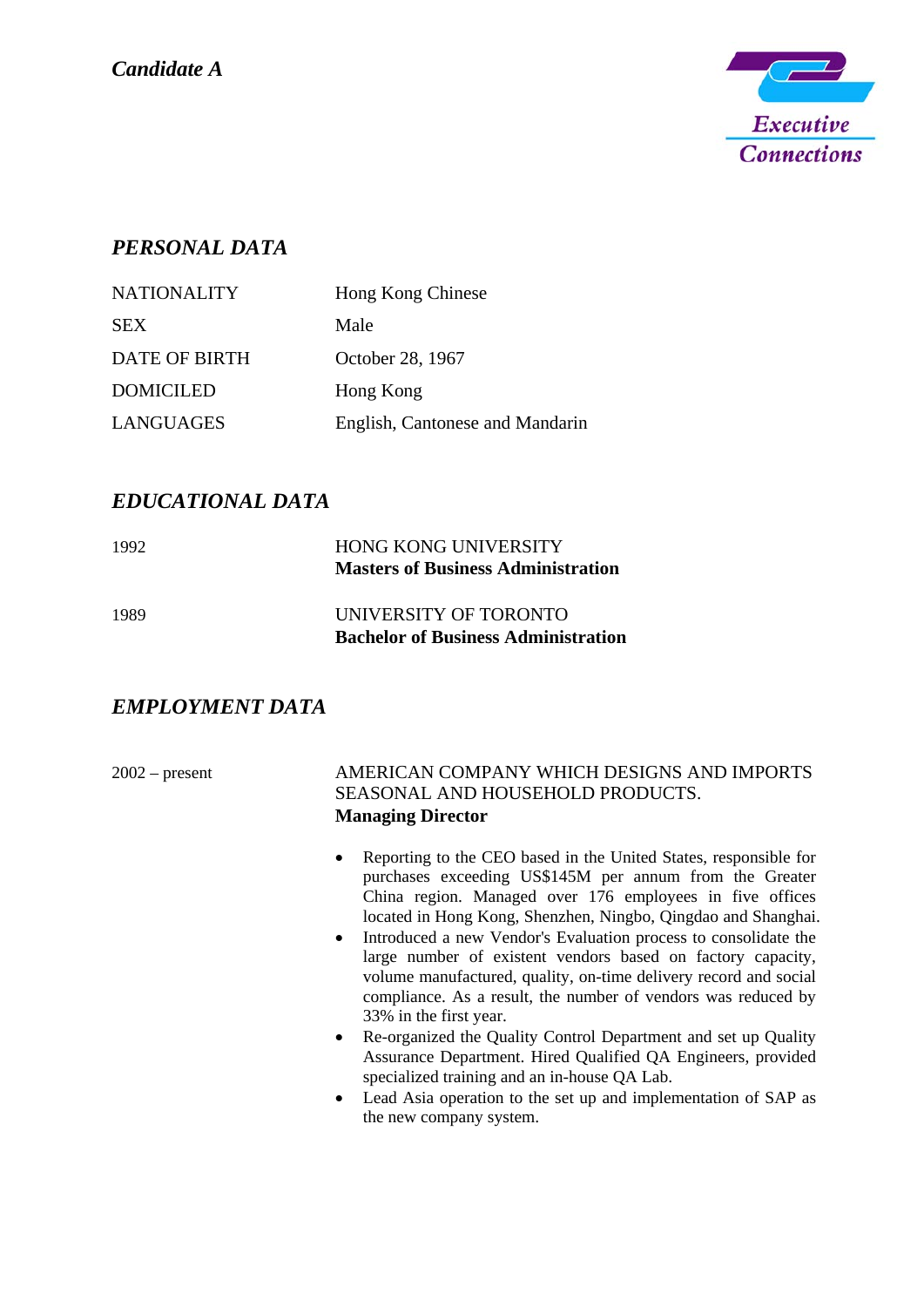

| 1997 - 2002   | SOURCING AND BUYING OFFICE FOR AN AMERICAN<br><b>HOME TEXTILES IMPORTER</b><br><b>Merchandising Director</b><br><b>Responsibilities</b><br>Reporting to the Executive Vice President, responsible for a<br>purchasing volume that exceeded US\$120 Million. Supervised<br>over 30 staff in quality assurance, merchandising, product<br>development, sourcing and production.<br>Co-ordinated with design and development teams in the US<br>$\bullet$<br>offices improving the means of communicating between the<br>American offices, the Hong Kong buying office, and suppliers.<br>Consolidated orders for US\$ 60 million in over 20 factories in<br>$\bullet$<br>China reducing costs and improving work efficiencies.<br>Acted as part of the senior management team and makes strategic<br>direction of the business in China. During a difficult period<br>motivated subordinates to work diligently to turn the business<br>around by improving quality and on time delivery. Identified<br>and negotiated terms with new fabric suppliers located in the<br>China. Developed strategies to develop new customers and<br>retain the business of current customers. |
|---------------|------------------------------------------------------------------------------------------------------------------------------------------------------------------------------------------------------------------------------------------------------------------------------------------------------------------------------------------------------------------------------------------------------------------------------------------------------------------------------------------------------------------------------------------------------------------------------------------------------------------------------------------------------------------------------------------------------------------------------------------------------------------------------------------------------------------------------------------------------------------------------------------------------------------------------------------------------------------------------------------------------------------------------------------------------------------------------------------------------------------------------------------------------------------------------|
| $1993 - 1997$ | HONG KONG LEADING MANUFACTURER OF FAMOUS<br><b>LADIES FASHION BRANDS</b><br><b>Sales Director</b>                                                                                                                                                                                                                                                                                                                                                                                                                                                                                                                                                                                                                                                                                                                                                                                                                                                                                                                                                                                                                                                                            |

2

**Responsibilities** 

- Led a 25 people's operation, achieved almost 80 million USS annual sales in 1996 and over 20% growth in 1997.
- Made seasonal presentations of the company's collection in the United States to large department store accounts. The products included men's woven shirts, ladies' woven blouses, men and women pants.
- Set up, managed and controlled departmental sales forecast and budget including operation and sample expenses.
- Coordinated the multinational product development, production planning, on-time delivery and cost control